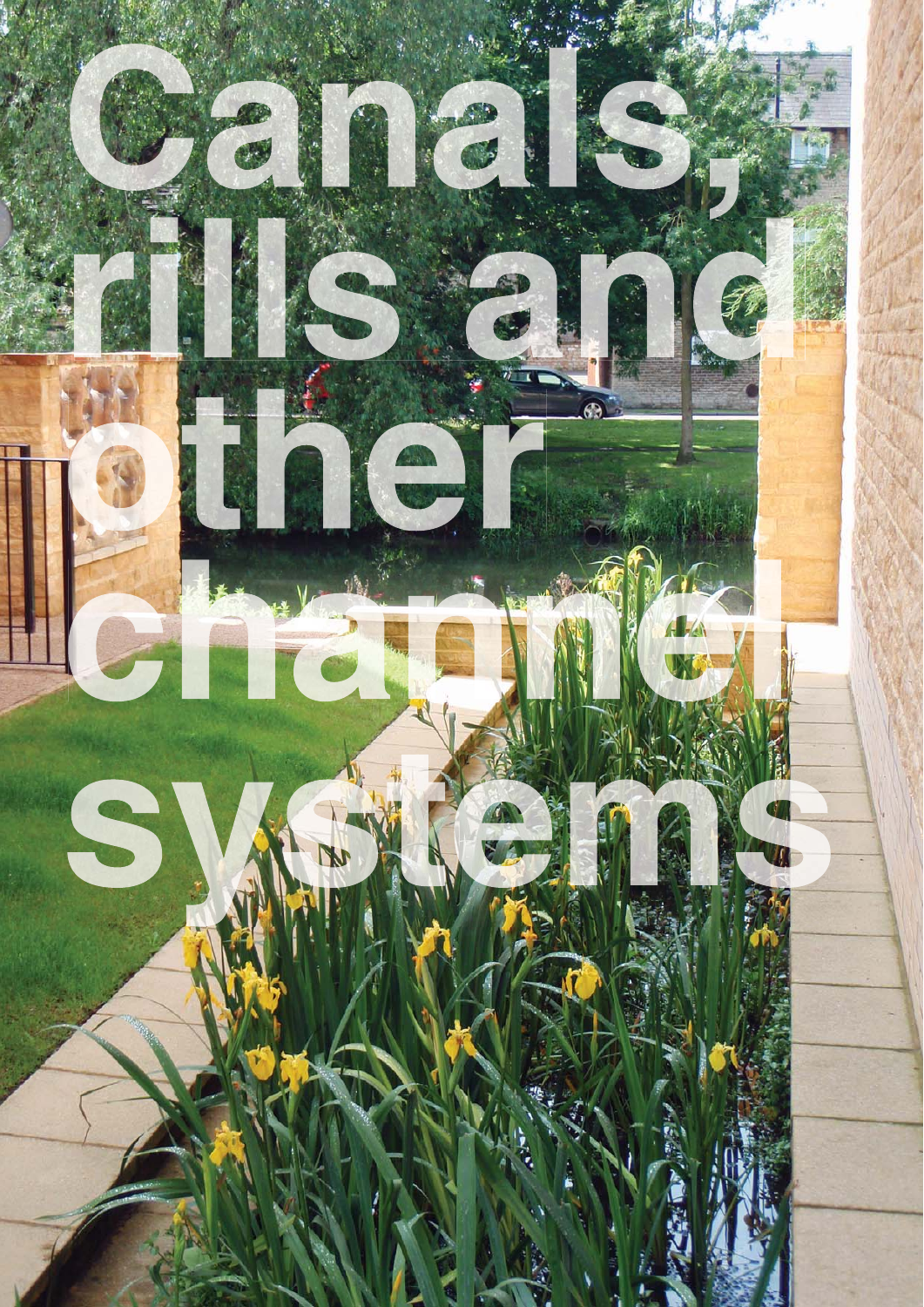# **Canals, rills and other channel systems**

# **Description**

Canals and rills are open surface water channels with hard edges. They can have a variety of cross sections to suit the urban landscape and can also be planted to provide water treatment. In dense urban developments where space can be at a premium they are an effective way of providing SUDS and can also act as pre-treatment to remove silt before water is conveyed into further SUDS features. There are many SUDS schemes that use channels in imaginative ways to enhance hard urban landscapes.



### *Rill in a housing development, Stroud*

### **Bene fi ts**

Canals, rills and other channel systems

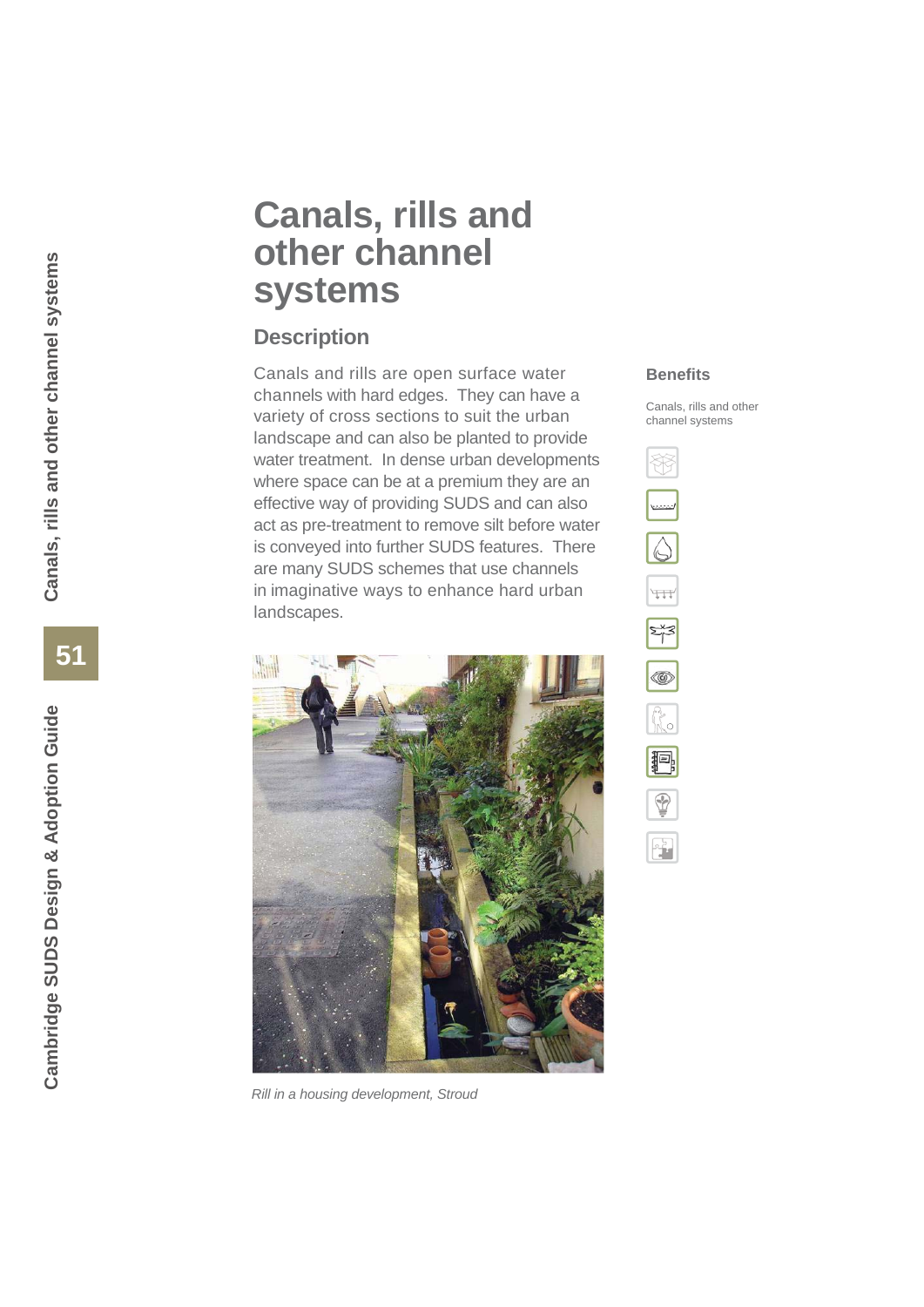### **How they work**

Rills and canals can be used to collect water directly from hard surfaces or they can be used to convey water, for example where it has been collected via a permeable pavement. They are simply channels that water flows along.

Treatment channels collect water, slow it down and provide storage for silt and oil that is captured. The outlet is designed to act as a mini oil separator thus the channel is very effective at treating pollution.

# **Cambridge specifi c design considerations**

Channels and rills are essentially an engineering feature, although wherever possible they should be planted to enhance their visual appeal and treatment effectiveness. In many cases there will be opportunities to integrate them into the landscape in innovative ways that enhance the local environment.



*Canal with planting in a high density housing development, Stamford*

# Canals, rills and other channel systems **52**

### **Practical issues and solutions**

It is easy to construct canals, rills and treatment channels that meet the aspirations of the City Council. However, many problems that have occurred with these systems are due to a lack of attention during design and construction. Some of the most common pitfalls and solutions are discussed below. CIRIA publication C698: Site Handbook for the Construction of SUDS also contains practical construction help and advice.

| <b>Problem:</b> Sparse planting in canals                                                                  | <b>Solution:</b> Good site supervision and communication<br>to the staff and adherence to the SUDS planting<br>specification.                                         |
|------------------------------------------------------------------------------------------------------------|-----------------------------------------------------------------------------------------------------------------------------------------------------------------------|
| <b>Problem:</b> Silt build up in canals often occurs due<br>to incorrect planting of the surrounding area. | <b>Solution:</b> Planting of adjacent landscape areas<br>should provide good ground cover and bind the soil<br>together. Bare soil or mulch areas are not acceptable. |